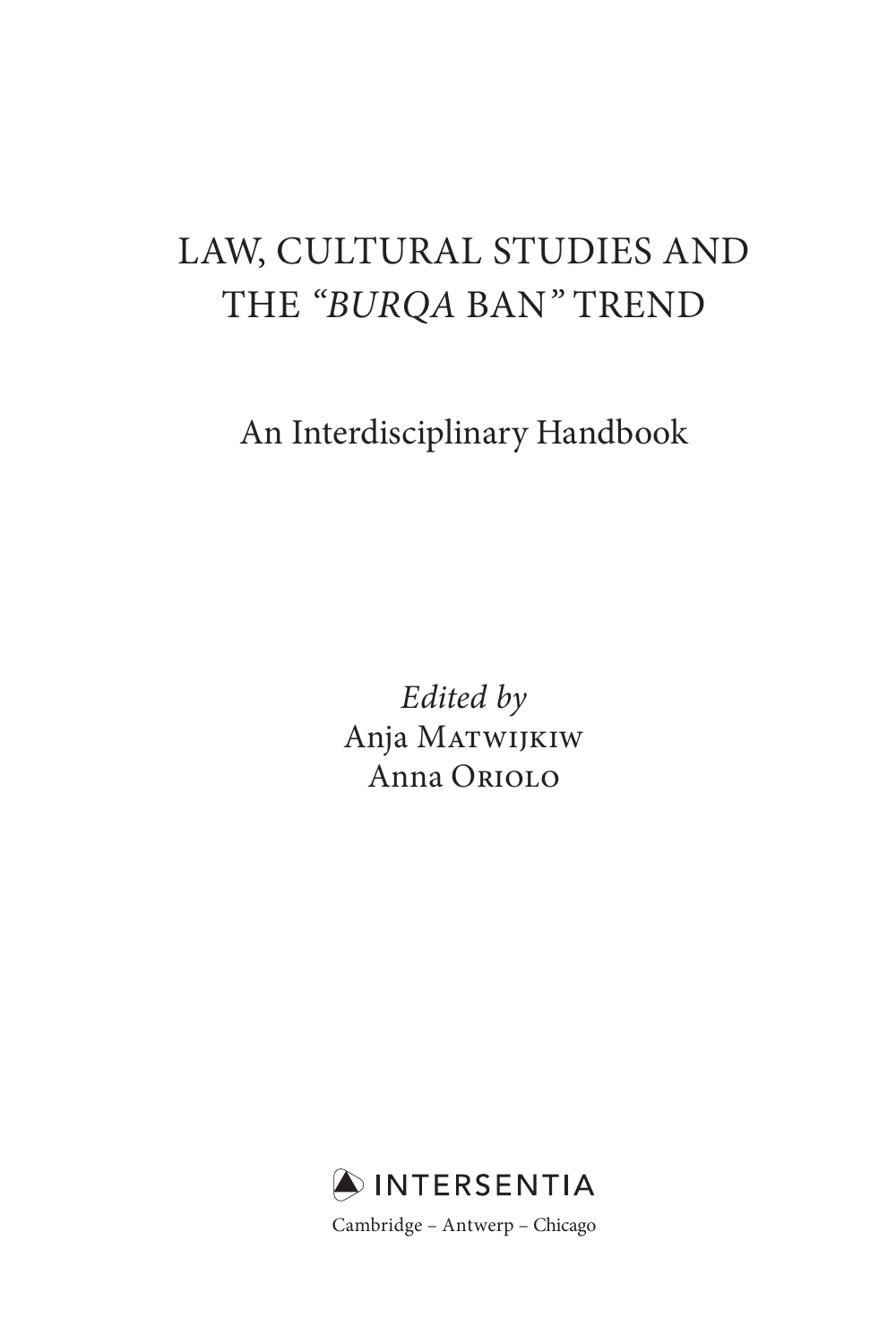Intersentia Ltd 8 Wellington Mews Wellington Street | Cambridge CB1 1HW | United Kingdom Tel: +44 1223 736 170 Email: mail@intersentia.co.uk www.intersentia.com | www.intersentia.co.uk

*Distribution for the UK and Rest of the World (incl. Eastern Europe)* NBN International 1 Deltic Avenue, Rooksley Milton Keynes MK13 8LD United Kingdom Tel: +44 1752 202 301 | Fax: +44 1752 202 331 Email: orders@nbninternational.com

*Distribution for Europe* Lefebvre Sarrut Belgium NV Hoogstraat 139/6 1000 Brussels Belgium Tel: +32 (0)800 39 067 Email: mail@intersentia.be

*Distribution for the USA and Canada* Independent Publishers Group Order Department 814 North Franklin Street Chicago, IL 60610 **USA** Tel: +1 800 888 4741 (toll free) | Fax: +1 312 337 5985 Email: orders@ipgbook.com

#### Law, Cultural Studies and the "*Burqa* Ban" Trend. An Interdisciplinary Handbook © The editors and contributors severally 2021

The editors and contributors have asserted the right under the Copyright, Designs and Patents Act 1988, to be identified as authors of this work.

 No part of this book may be reproduced, stored in a retrieval system, or transmitted, in any form, or by any means, without prior written permission from Intersentia, or as expressly permitted by law or under the terms agreed with the appropriate reprographic rights organisation. Enquiries concerning reproduction which may not be covered by the above should be addressed to Intersentia at the address above.

 Artwork on cover: © "Experimental Photo Study of Model" (mid-1970s) by Edward Matwijkiw (1937–2012), reproduced with kind permission of Judith Matwijkiw.

 ISBN 978-1-83970-058-3 D/2021/7849/34 NUR 820

 British Library Cataloguing in Publication Data. A catalogue record for this book is available from the British Library.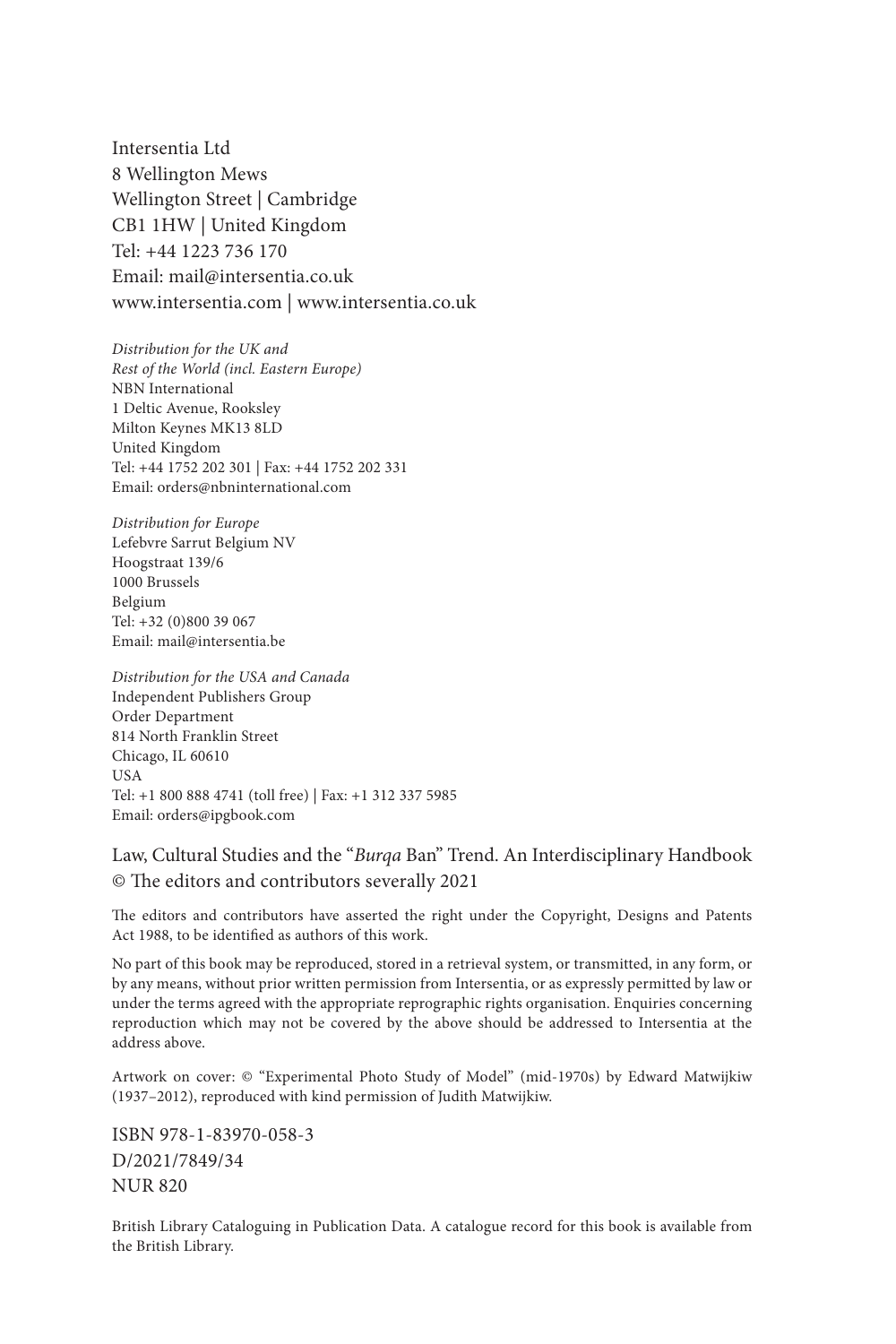# **CONTENTS**

|                                  | An Introduction to the Interdisciplinary Considerations of the<br>"Burqa Ban" Trend: Criminalizing the Trivial or Separating National<br>and International Law?                      |
|----------------------------------|--------------------------------------------------------------------------------------------------------------------------------------------------------------------------------------|
| 1.<br>2.<br>3.                   | Contradictory International Judgments and Country-Specific Studies  24                                                                                                               |
|                                  | PART I. INTERDISCIPLINARY PERSPECTIVES ON THE STRATEGY<br>OF PROHIBITION                                                                                                             |
|                                  | The "Burqa Bans" and Superficial Politics                                                                                                                                            |
| 1.<br>2.<br>3.<br>4.<br>5.<br>6. |                                                                                                                                                                                      |
|                                  | Philosophical Analysis as a Pathway to Progress: From the Burqa<br>to the Emperor's New Clothes                                                                                      |
| 1.<br>2.<br>3.                   | Introduction: The Superficial and the Foundational  56<br>The Burqa Ban and the Danish MPs cum Legislators' Assumptions:<br>How Philosophical Analysis can be a Pathway to Progress: |
| 4.                               | A Comparison Between Materialism and Idealism  68                                                                                                                                    |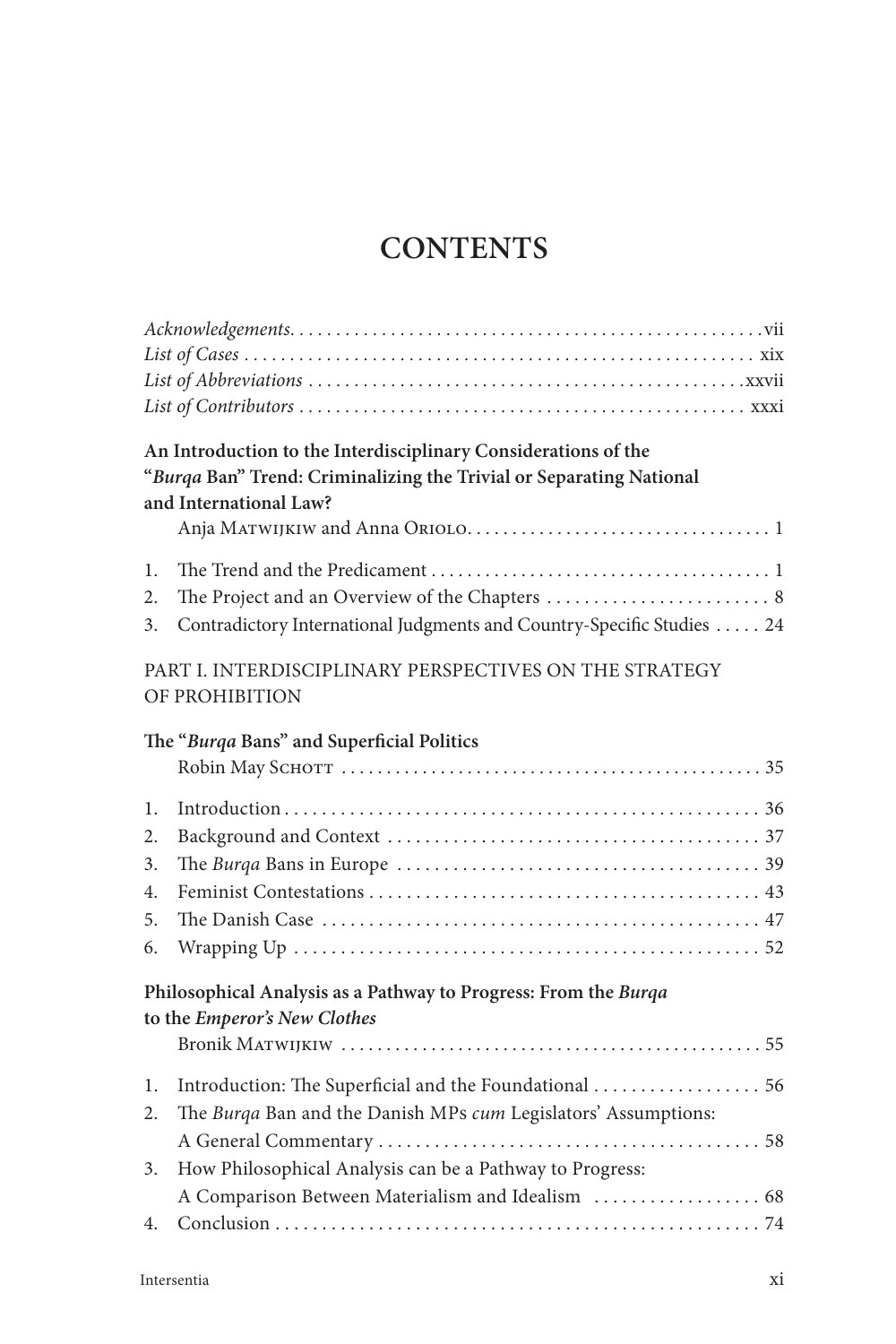| A Taxonomy and Criticism of Rationales for Banning Face Veils |  |  |
|---------------------------------------------------------------|--|--|
|                                                               |  |  |
|                                                               |  |  |
|                                                               |  |  |
|                                                               |  |  |
|                                                               |  |  |
|                                                               |  |  |
|                                                               |  |  |

#### **Toward "Living Together" as (A)religious Convergence: Against the** *Burqa* **Ban**

| 1.                                                               |
|------------------------------------------------------------------|
|                                                                  |
| 3. The Crowded Theater and Contested Blood Transfusion Cases  97 |
|                                                                  |
|                                                                  |
|                                                                  |
|                                                                  |
|                                                                  |
| 9. On the Untenability of Modern Liberalism  108                 |
|                                                                  |
|                                                                  |

#### PART II. LEGAL PERSPECTIVES

#### *Religious Clothing, Law, and a Veil-Wearer's Experiential Account*

#### **The Law and Religious Dress**

### **Wearing Religious Clothing at the Workplace in EU Law and the Risks of a "Neutrality Policy" in Private Employment**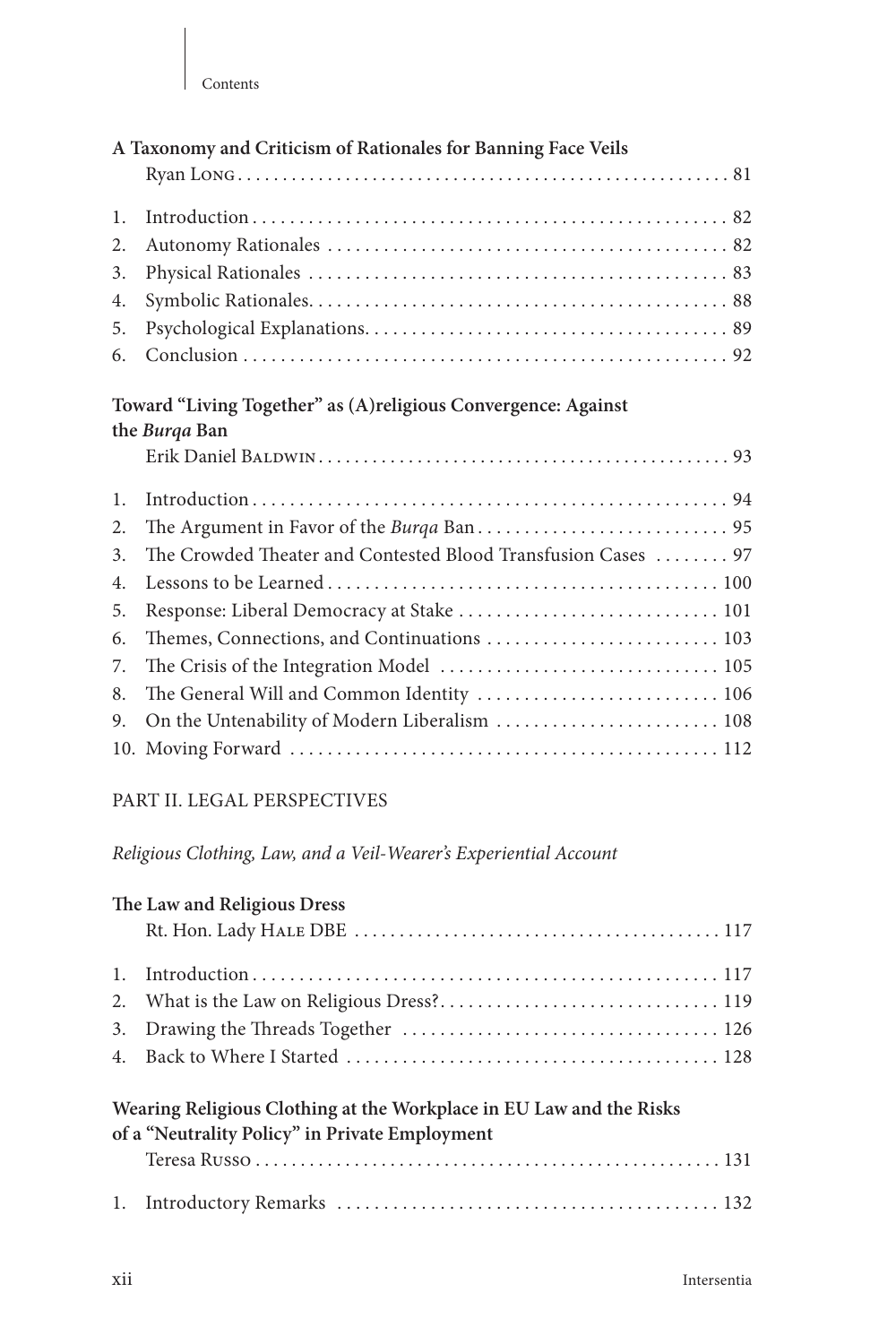| 2.                        | Non-Discrimination, Religious Freedom, and the Issue of Wearing<br>Religious Clothing at the Workplace in the EU  135 |
|---------------------------|-----------------------------------------------------------------------------------------------------------------------|
| 3.                        | The 2000 Employment Equality Directive: Direct v. Indirect                                                            |
|                           |                                                                                                                       |
| 4.                        | Discrimination v. "Genuine or Objective Occupational Requirements"                                                    |
|                           |                                                                                                                       |
| 5.                        | Conclusions: Looking for an Equitable Balance Between Freedom                                                         |
|                           |                                                                                                                       |
|                           | I Am the "Veil Woman": A Muslim Narrative                                                                             |
| $\mathbf{1}$ .            |                                                                                                                       |
| 2.                        |                                                                                                                       |
| 3.                        | Anti-Muslim Sentiments in Europe 150                                                                                  |
| 4.                        | An Experience of Exclusion and Discrimination  151                                                                    |
| 5.                        |                                                                                                                       |
| 6.                        | A Colonist and Orientalist Obsession with the Veil  156                                                               |
| 7.                        |                                                                                                                       |
| Human Rights Perspectives |                                                                                                                       |
|                           | Burgas and Niqabs as Protected Expression: "This is My Face"                                                          |
|                           | Kerstin Bree CARLSON and Jacob Livingston SLOSSER  167                                                                |

| 2. Banning Islamic Face Coverings in Europe  169                     |
|----------------------------------------------------------------------|
| 3. "This is My Face": Islamic Dress as Protected Forms of Expression |
|                                                                      |
| 4. Discriminatory Intent: The Face-Covering Ban as Part and Parcel   |
| of Legalized Discriminatory Practices in Denmark  181                |
|                                                                      |

# **Social Conditions of Freedom, International Human Rights Law, and Women's Dress: Identity, Belonging, and Recognition**

| 2. Regulating Women's Dress and Identity  189 |
|-----------------------------------------------|
|                                               |
|                                               |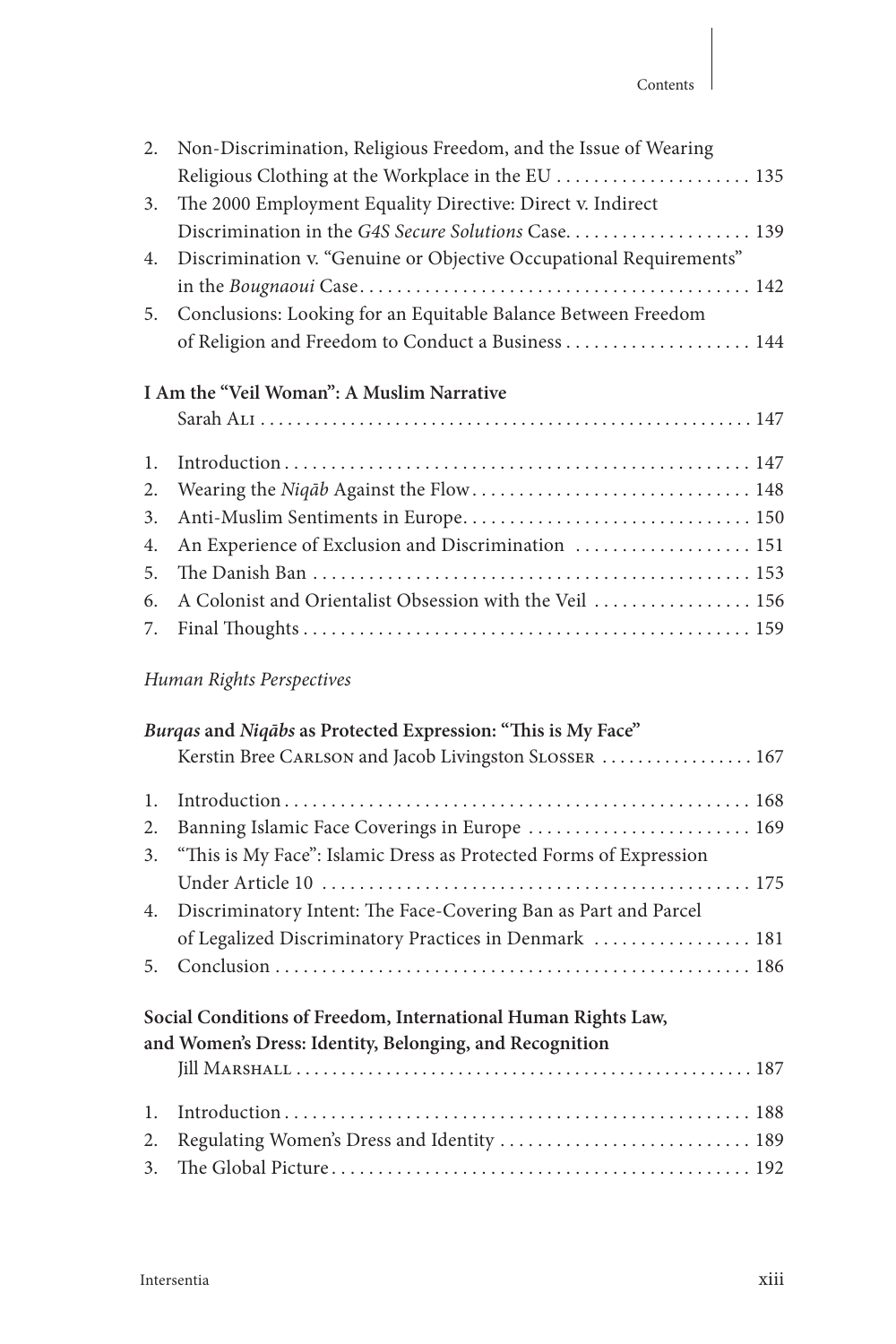| 4.<br>5.                                                                                                                       |                                                                                                                                                                                              |  |
|--------------------------------------------------------------------------------------------------------------------------------|----------------------------------------------------------------------------------------------------------------------------------------------------------------------------------------------|--|
|                                                                                                                                | Dressing Neutrally v. Religious Freedom in European "Headscarf Cases":<br>Looking for a Rationale to Legitimize the Ban on Concealing Faces in<br>International (Human Rights) Jurisprudence |  |
| 1.<br>2.                                                                                                                       | The State Margin of Appreciation in ECtHR Jurisprudence                                                                                                                                      |  |
| 3.                                                                                                                             | Concerning Blanket Bans on Face Veils in Public  209<br>The CJEU Guidance on National Restrictions to Freedom of Religion                                                                    |  |
| 4.                                                                                                                             | UNHRC Monitoring of States' Discriminatory and Disproportionate                                                                                                                              |  |
| 5.                                                                                                                             | Concluding Remarks: The "Interpretative Autonomy" of                                                                                                                                         |  |
|                                                                                                                                | International Courts on the Freedom to Wear the Islamic Veil 228                                                                                                                             |  |
|                                                                                                                                | Conflicting Human Rights Perspectives on the French Burqa Ban:<br>European Court of Human Rights v. UN Human Rights Committee                                                                |  |
| 1.<br>2.<br>3.<br>4.                                                                                                           | The Standpoint of the ECtHR: S.A.S. v. France 236<br>The Opposing View of the UNHRC: Yaker and Hebbadj  248<br>Context and Legal Policy: What are the (Practical) Implications               |  |
| The Use of Artificial Intelligence for Public Security Among Prejudices,<br>Secularism, and Respect for Fundamental Guarantees |                                                                                                                                                                                              |  |
| 1.                                                                                                                             |                                                                                                                                                                                              |  |
| 2.                                                                                                                             | A Threat to the Neutrality/Secularity of the State: The Indissoluble                                                                                                                         |  |
|                                                                                                                                |                                                                                                                                                                                              |  |
| 3.<br>4.                                                                                                                       | The Problem of Association Between Islam and Terrorism  270<br>Toward Possible Alternative Solutions to Bans: The Role                                                                       |  |
|                                                                                                                                |                                                                                                                                                                                              |  |
| 5.                                                                                                                             | The New Algorithms During the Pandemic 274                                                                                                                                                   |  |
| 6.                                                                                                                             |                                                                                                                                                                                              |  |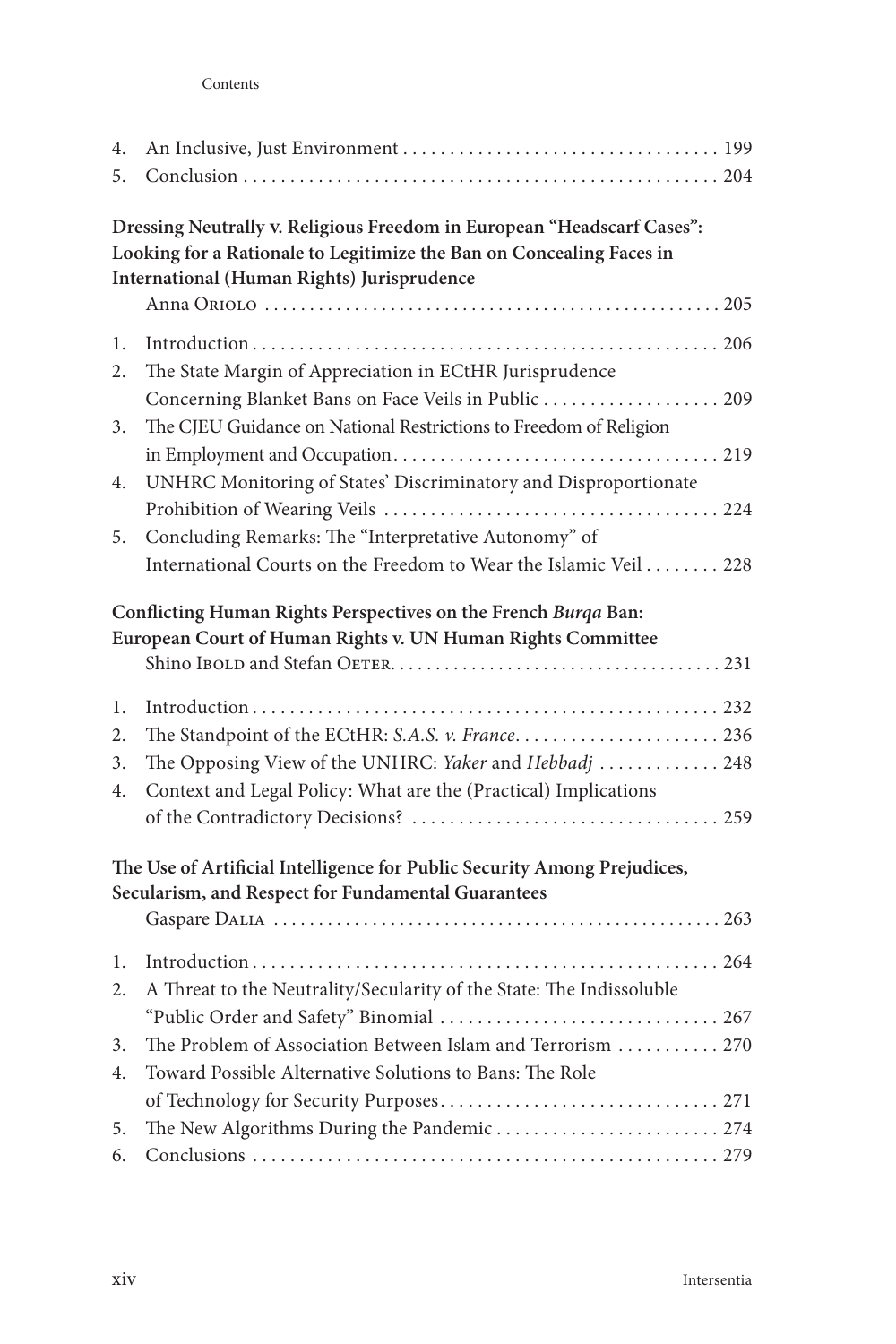# *National Perspectives*

|    | The Italian Uncertain Approach to the Burqa: A Testing Ground<br>for the Unifying Role of "Laicità" |
|----|-----------------------------------------------------------------------------------------------------|
|    |                                                                                                     |
| 1. |                                                                                                     |
| 2. | The Italian Debate and the Duality of Religion  284                                                 |
| 3. | The Constitutional Framework: The Supreme Italian Principle                                         |
|    | of Laicità and its Problematic Implementation  286                                                  |
| 4. | From Principles to Rules: The Burga and Criminal Law 291                                            |
| 5. | The Local Attempts to Adopt a Burqa Ban Through a Creative                                          |
|    |                                                                                                     |
| 6. | The Judges' Interpretation: The Fixed Points of the State Council                                   |
|    |                                                                                                     |
| 7. | Intensifying the Conflict: The Regional Council Through the State                                   |
|    |                                                                                                     |
| 8. |                                                                                                     |
| 9. |                                                                                                     |
|    |                                                                                                     |
|    | Inter-American Perspectives on the Burqa (Ban)                                                      |
| 1. |                                                                                                     |
| 2. | The Burqa: Different Stakeholder Perceptions  303                                                   |
| 3. | Burqa Bans and Inter-American Judicial Review314                                                    |
| 4. |                                                                                                     |
|    |                                                                                                     |
|    | The Perspective of Post-Soviet States on the Burga Ban: A Study of the                              |
|    | Delegalization of Religious Headwear in Post-Soviet States                                          |
|    |                                                                                                     |
| 1. |                                                                                                     |
| 2. |                                                                                                     |
| 3. |                                                                                                     |
| 4. |                                                                                                     |
| 5. |                                                                                                     |
| 6. |                                                                                                     |
| 7. |                                                                                                     |
| 8. |                                                                                                     |
| 9. |                                                                                                     |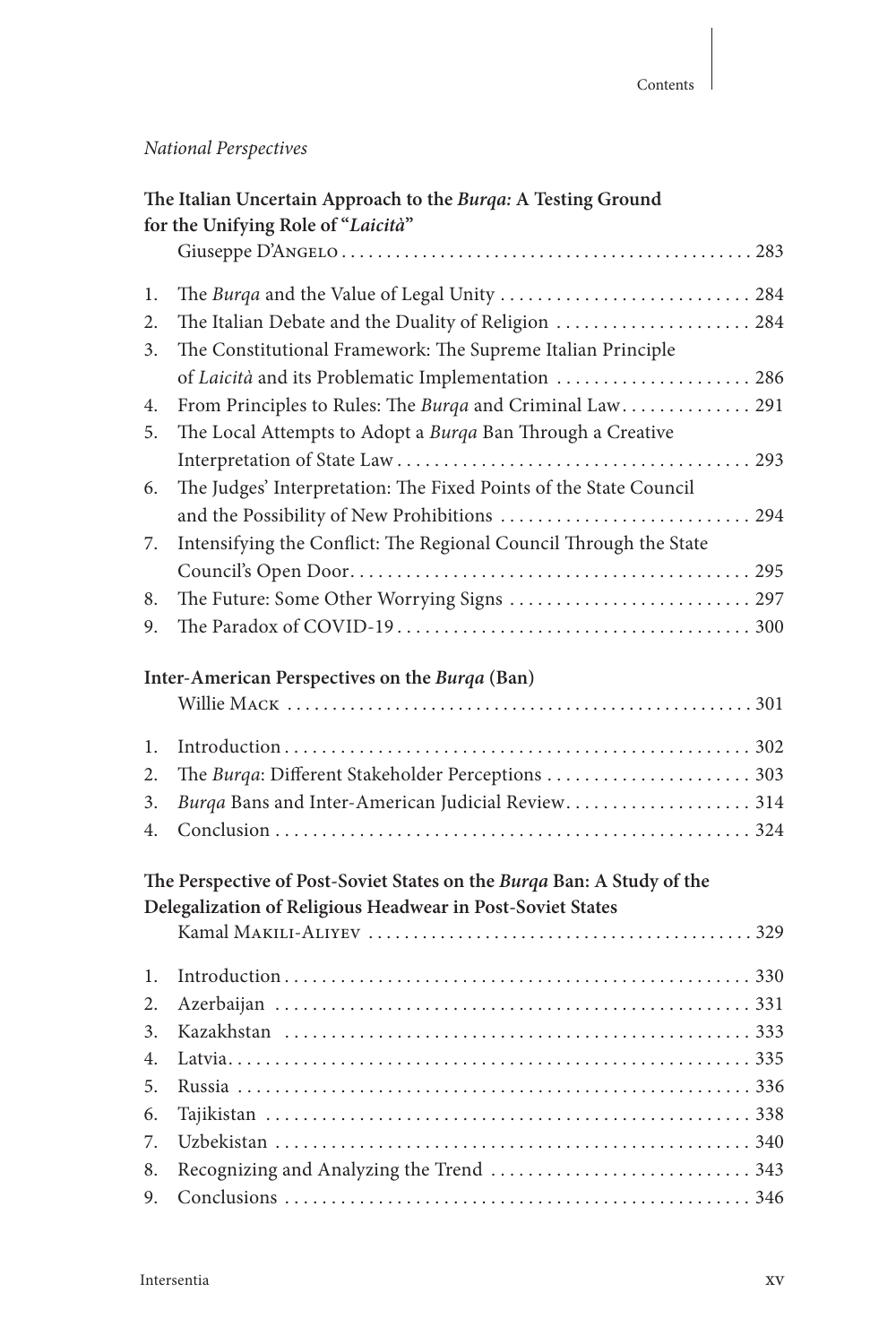|                | Denmark's Blanket Burqa Ban: A National(ist) Perspective<br>Anja MATWIJKIW and Bronik MATWIJKIW349                         |
|----------------|----------------------------------------------------------------------------------------------------------------------------|
| 1.<br>2.<br>3. | Introduction: The Danish Criminalization Strategy  350<br>What's Wrong with Them? More About the Problem as Seen by Us 369 |
| 4.             | Concluding Remarks and Reflections: Danish Bluff and Realpolitik 381                                                       |
|                | PART III. RESPONSES TO OTHERNESS: GENDER, RACE,<br>AND THE VEIL FACTOR                                                     |
|                | Wearing the Hijāb: Cultural Awareness, Cross-Cultural Competence,<br>and Interactions in an Unfamiliar Cultural Context    |
|                |                                                                                                                            |
| 1.             |                                                                                                                            |
| 2.             | Cultural Awareness, Cross-Cultural Competence, and Cultural                                                                |
|                |                                                                                                                            |
| 3.             | The Positive Approach to Studying Cultural Diversity  399                                                                  |
| 4.             | The Explorative Study: Wearing the Hijab in Daily Interactions                                                             |
|                | with Local Communities in Salerno (Italy)  400                                                                             |
| 5.             | Conclusions and Future Lines of Research 405                                                                               |
|                | Integration, Culture, and Gender in Swedish City Council Motions:                                                          |
|                | Veils and Other Obstructions to "Swedishness"                                                                              |
|                |                                                                                                                            |
| 1.             |                                                                                                                            |
| 2.             |                                                                                                                            |
| 3.             |                                                                                                                            |
| 4.             |                                                                                                                            |
| 5.             | Save the Muslim Women: Internal and External Practices Concerning                                                          |
|                |                                                                                                                            |
| 6.             | Assumed and Forced Connections: Veils and Honor  427                                                                       |
| 7.             | "Swedish Values": Integration, Assimilation, and the Cases                                                                 |
|                | of Staffanstorp, Skurup, and Sölvesborg  429                                                                               |
| 8.             |                                                                                                                            |
| 9.             |                                                                                                                            |